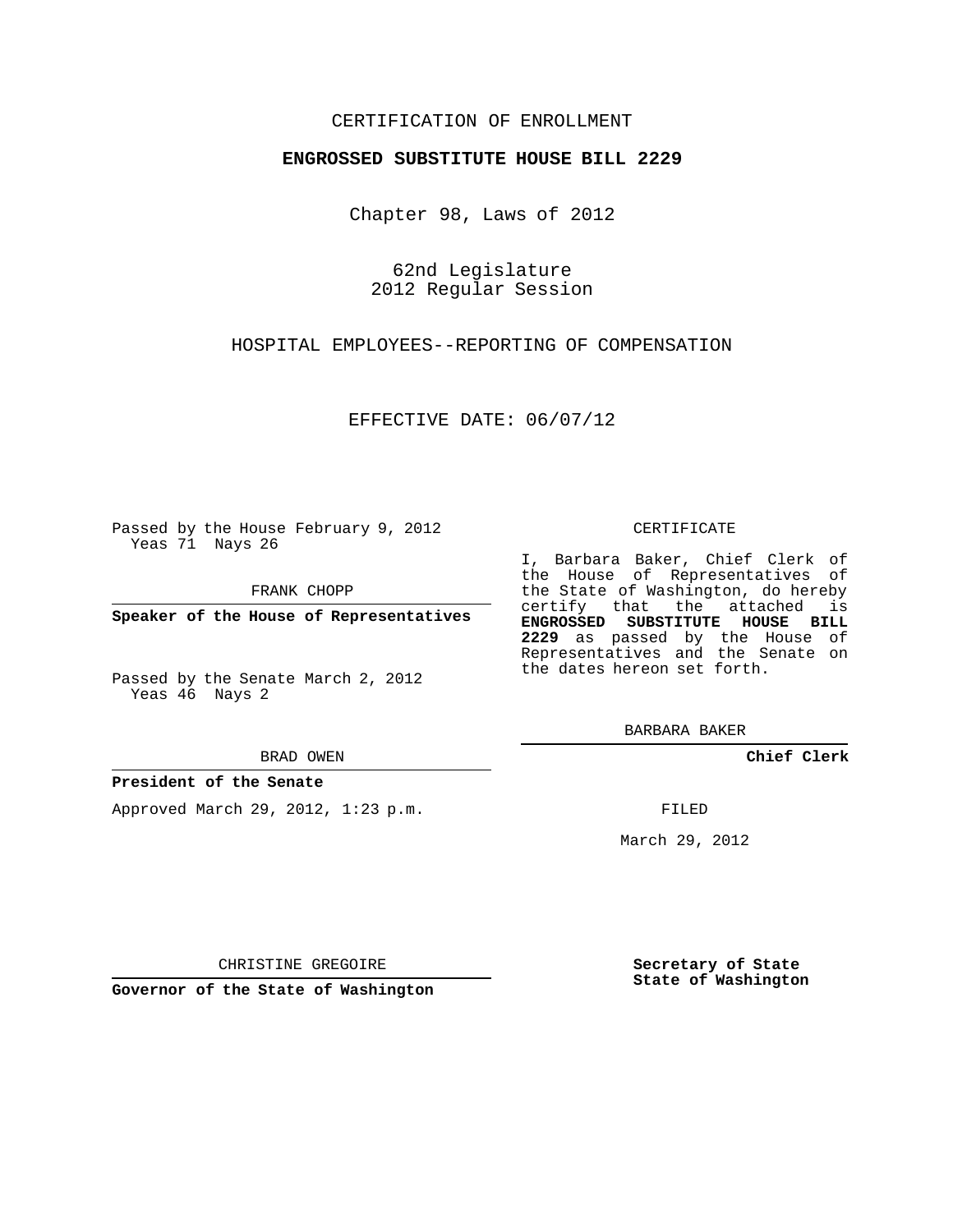# **ENGROSSED SUBSTITUTE HOUSE BILL 2229** \_\_\_\_\_\_\_\_\_\_\_\_\_\_\_\_\_\_\_\_\_\_\_\_\_\_\_\_\_\_\_\_\_\_\_\_\_\_\_\_\_\_\_\_\_

\_\_\_\_\_\_\_\_\_\_\_\_\_\_\_\_\_\_\_\_\_\_\_\_\_\_\_\_\_\_\_\_\_\_\_\_\_\_\_\_\_\_\_\_\_

Passed Legislature - 2012 Regular Session

## **State of Washington 62nd Legislature 2012 Regular Session**

**By** House Health Care & Wellness (originally sponsored by Representatives Jinkins, Hasegawa, Darneille, Wylie, Cody, and Roberts) READ FIRST TIME 01/31/12.

 AN ACT Relating to reporting of compensation for certain hospital employees; and amending RCW 43.70.052.

BE IT ENACTED BY THE LEGISLATURE OF THE STATE OF WASHINGTON:

 **Sec. 1.** RCW 43.70.052 and 1995 c 267 s 1 are each amended to read as follows:

 (1) To promote the public interest consistent with the purposes of chapter 492, Laws of 1993 as amended by chapter 267, Laws of 1995, the department shall continue to require hospitals to submit hospital financial and patient discharge information, which shall be collected, maintained, analyzed, and disseminated by the department. The department shall, if deemed cost-effective and efficient, contract with a private entity for any or all parts of data collection. Data elements shall be reported in conformance with a uniform reporting system established by the department. This includes data elements identifying each hospital's revenues, expenses, contractual allowances, charity care, bad debt, other income, total units of inpatient and 17 outpatient services, and other financial and employee compensation information reasonably necessary to fulfill the purposes of this section. Data elements relating to use of hospital services by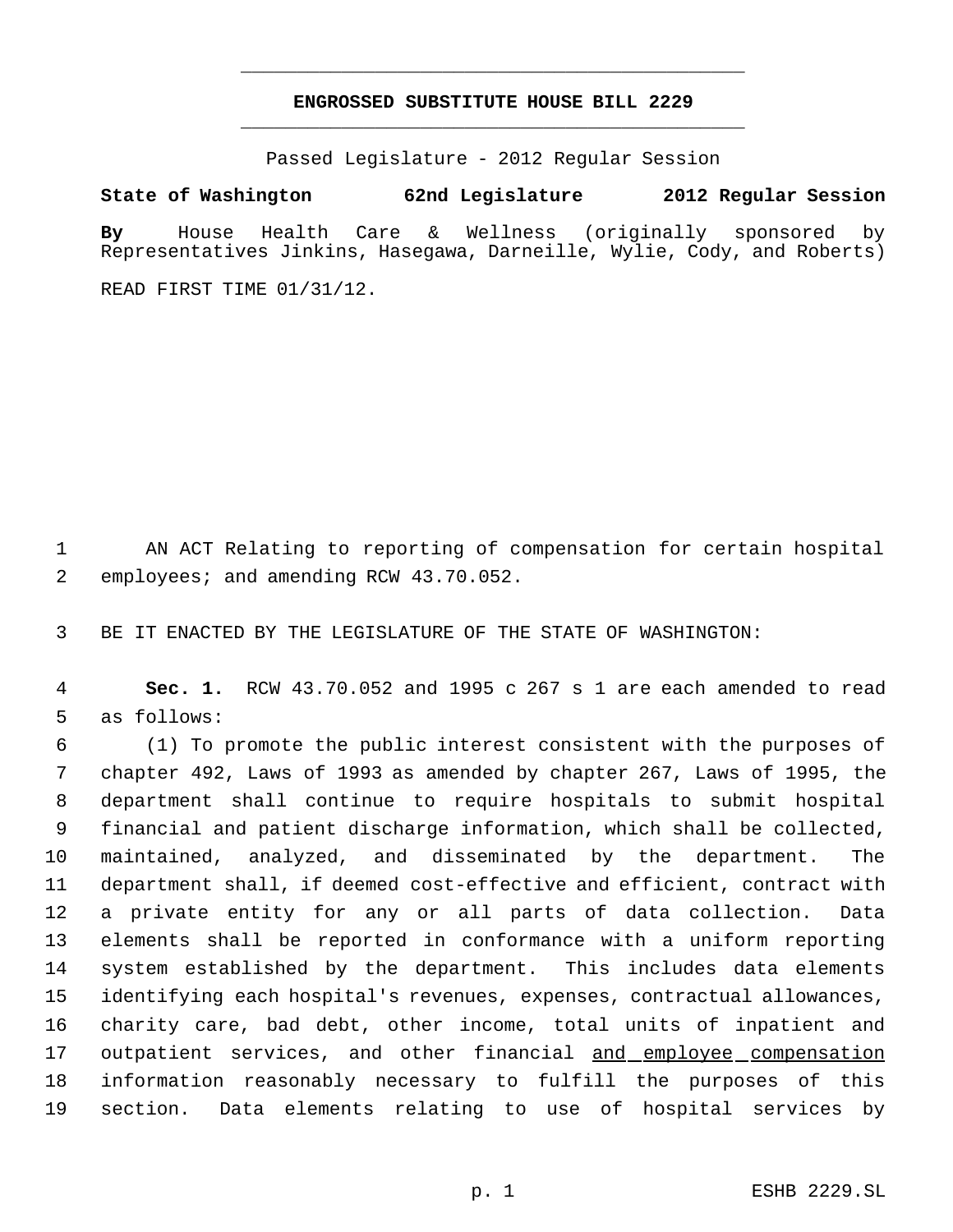patients shall be the same as those currently compiled by hospitals through inpatient discharge abstracts. The department shall encourage and permit reporting by electronic transmission or hard copy as is practical and economical to reporters.

 (2) In identifying financial reporting requirements, the department may require both annual reports and condensed quarterly reports from hospitals, so as to achieve both accuracy and timeliness in reporting, but shall craft such requirements with due regard of the data reporting burdens of hospitals.

 (3)(a) Beginning with compensation information for 2012, unless a 11 hospital is operated on a for-profit basis, the department shall 12 require a hospital licensed under chapter 70.41 RCW to annually submit employee compensation information. To satisfy employee compensation reporting requirements to the department, a hospital shall submit information as directed in (a)(i) or (ii) of this subsection. A 16 hospital may determine whether to report under (a)(i) or (ii) of this 17 subsection for purposes of reporting.

 (i) Within one hundred thirty-five days following the end of each hospital's fiscal year, a nonprofit hospital shall file the appropriate 20 schedule of the federal internal revenue service form 990 that identifies the employee compensation information with the department. If the lead administrator responsible for the hospital or the lead administrator's compensation is not identified on the schedule of form 990 that identifies the employee compensation information, the hospital shall also submit the compensation information for the lead 26 administrator as directed by the department's form required in (b) of this subsection.

28 (ii) Within one hundred thirty-five days following the end of each hospital's calendar year, a hospital shall submit the names and compensation of the five highest compensated employees of the hospital who do not have any direct patient responsibilities. Compensation information shall be reported on a calendar year basis for the calendar year immediately preceding the reporting date. If those five highest compensated employees do not include the lead administrator for the hospital, compensation information for the lead administrator shall also be submitted. Compensation information shall include base 37 compensation, bonus and incentive compensation, other payments that